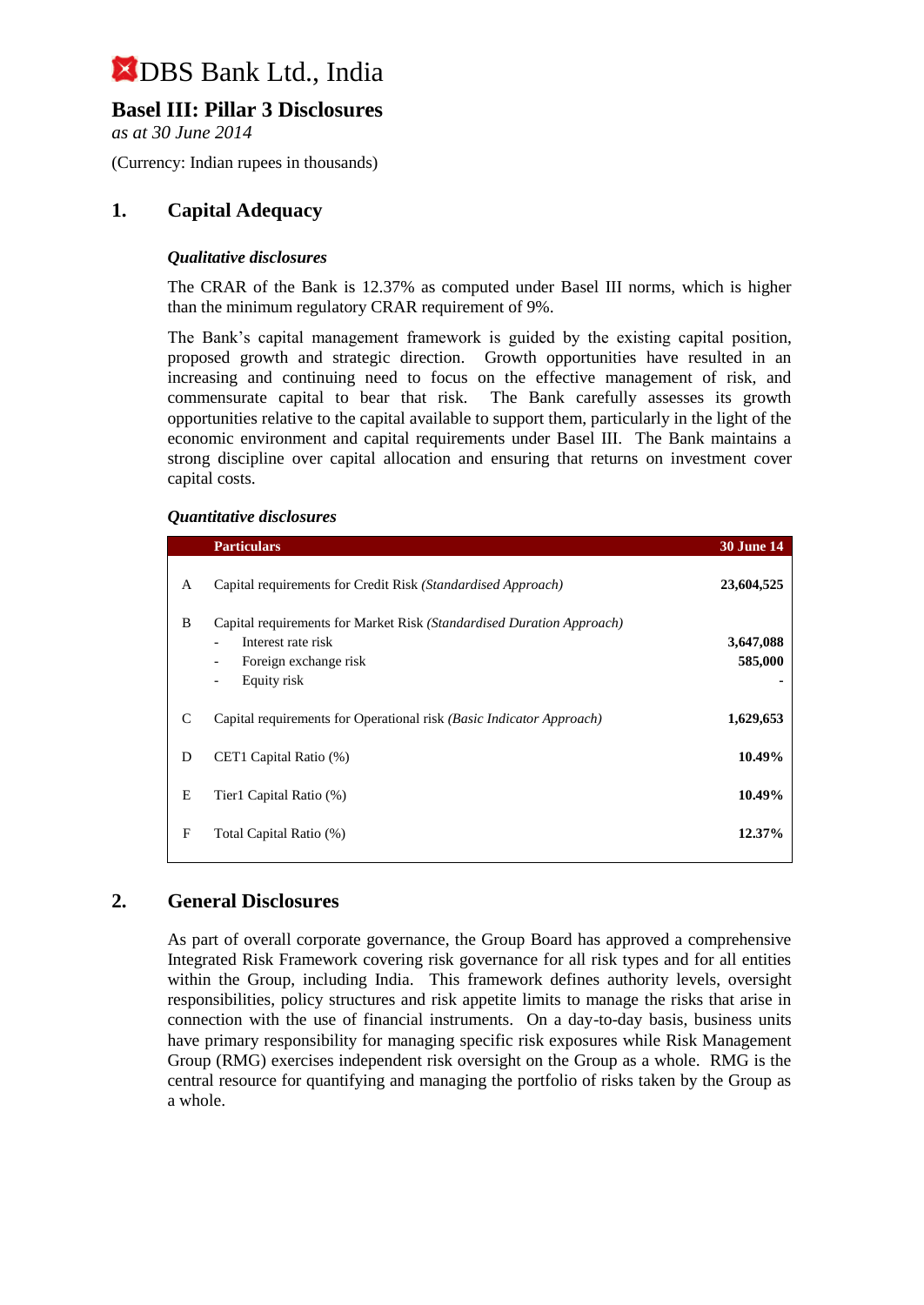## **Basel III: Pillar 3 Disclosures** *(Continued)*

*as at 30 June 2014*

(Currency: Indian rupees in thousands)

### **2. General Disclosures (continued)**

#### *A) General Disclosures for Credit Risk*

#### *Qualitative Disclosures*

#### **Credit Risk Management Policy**

The credit policies and basic procedures of the Bank relating to its lending activities are contained in the Local Credit / Loan Policy of the Bank, Core Credit Policy at Singapore and the Credit Manual. These are based on the general credit principles, directives / guidelines issued by the RBI from time to time as well as instructions and guidelines of DBS Bank Ltd, Singapore (hereinafter referred to as 'the Head Office'). In the unlikely event of any conflict amongst the RBI guidelines and Head Office Guidelines, the more conservative policy / guideline is followed.

The Core Credit Policy and the Credit / Loan policy outlines the Bank's approach to Credit Risk Management and sets out the rules and guidelines under which the Bank would develop and grows its lending business. These policies provide guidance to the Bank's Corporate Banking, SME Banking and Financial Institutions Group to manage the growth of their portfolio of customer assets in line with the Bank's credit culture and profitability objectives, taking into account the capital needed to support the growth.

Supplementary policies to the main Core Credit Policy and the Credit / Loan policy have also been laid out, for certain types of lending and credit-related operations. These include subject specific policies relating to risk ratings, Default policy, Specialized Lending etc., as well as guidelines for Real Estate lending, NBFC lending, hedging of FX exposures, credit risk mitigation, sectoral and individual / group borrower limits, bridge loans, bill discounting, etc.

Responsibility for monitoring post-approval conditions and risk reporting resides with the Credit Control Unit (CCU), which reports in to Head of CCU in Singapore, with local oversight of the Senior Risk Executive (SRE) in India. The Risk Based Supervision (RBS) submission to RBI contains further details on the same.

Advances are classified into performing and non-performing advances (NPAs) as per RBI guidelines as well as MAS Guidelines. NPA's are further classified into sub-standard, doubtful and loss assets based on the criteria stipulated by RBI as well as MAS, using the more conservative approach wherever there is a difference.

#### *Quantitative Disclosures*

#### **Credit Exposure**

| <b>Particulars</b>          | <b>30 June 14</b> |
|-----------------------------|-------------------|
| Fund Based (Gross Advances) | 158,594,100       |
| Non Fund Based *            | 227,664,052       |
|                             |                   |

\* The amount includes trade exposures after applying credit conversion factor and Credit equivalent of FX/derivative exposures.

The Bank does not have overseas operations and hence exposures are restricted to the domestic segment.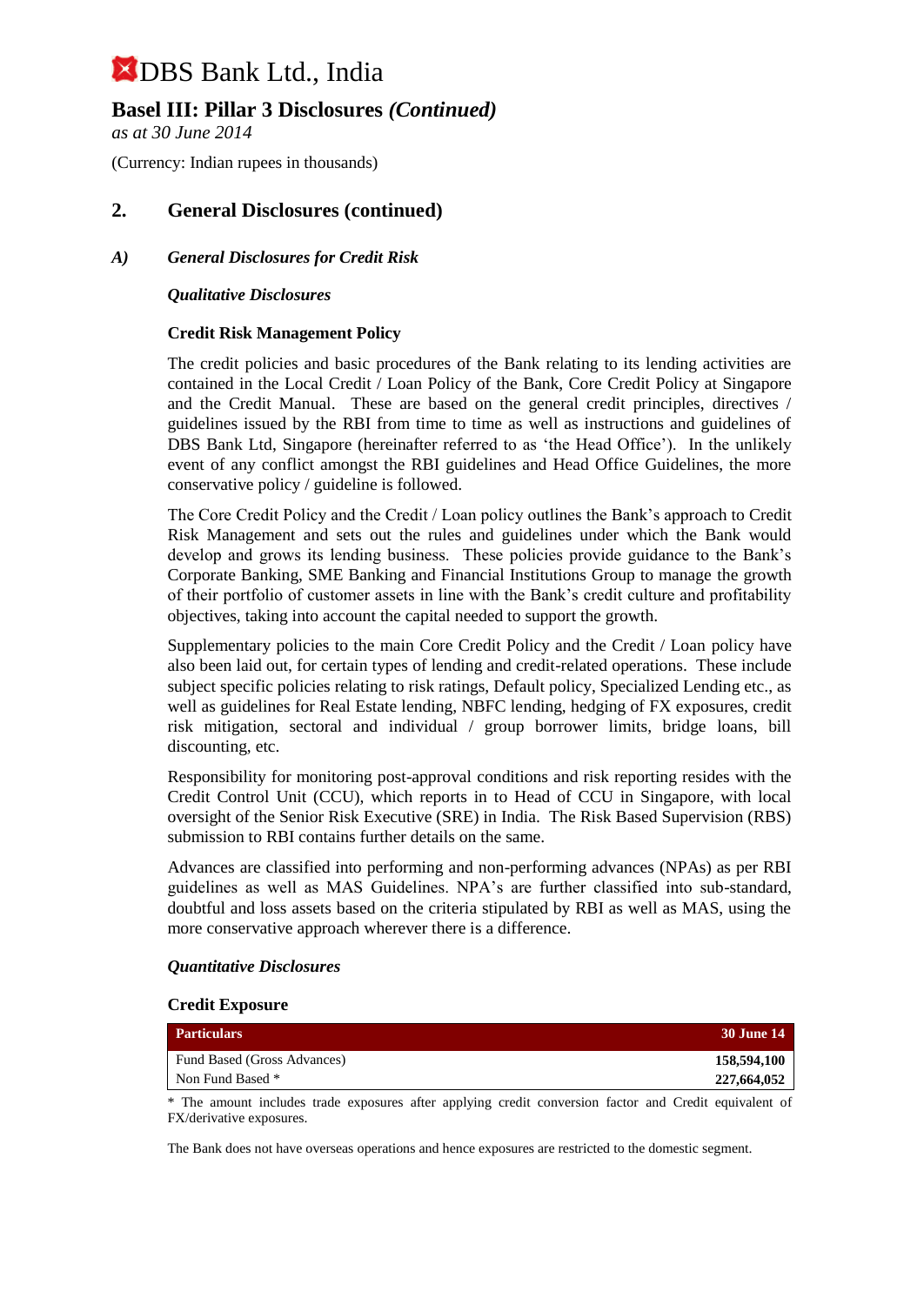## **Basel III: Pillar 3 Disclosures** *(Continued)*

*as at 30 June 2014*

(Currency: Indian rupees in thousands)

## **3. General Disclosures** *(Continued)*

## *Quantitative Disclosures (Continued)*

#### **Industry wise Exposures (Fund Based Advances)**

| <b>Industry</b>                                                                  | <b>30 June 14</b>  |
|----------------------------------------------------------------------------------|--------------------|
| Advances backed by Banks                                                         | 26,534,190         |
| Construction (incl Real Estate)                                                  | 23,997,470         |
| Basic Metal & Metal products - Iron and Steel                                    | 9,176,082          |
| All Engineering - Others                                                         | 6,233,711          |
| Other Industries                                                                 | 6,210,745          |
| <b>Beverages</b>                                                                 | 6,112,381          |
| Infrastructure - Transport - Roadways                                            | 5,854,960          |
| Chemicals and Chemical Products (Dyes, Paints, etc.) - Drugs and Pharmaceuticals | 5,577,712          |
| Food Processing - Edible Oils and Vanaspati                                      | 5,377,630          |
| Non-Banking Financial Institutions/Companies                                     | 5,213,336          |
| Water sanitation                                                                 | 5,084,129          |
| Chemicals and Chemical Products (Dyes, Paints, etc.) - Others                    | 4,735,489          |
| Mining and Quarrying - Others                                                    | 4,334,355          |
| <b>Metal and Metal Products</b>                                                  | 3,915,955          |
| Paper and Paper Products                                                         | 3,703,518          |
| Infrastructure - Telecommunication                                               | 3,521,265          |
| Vehicles, Vehicle Parts and Transport Equipments                                 | 3,394,299          |
| Infrastructure - Electrcity (generation-transportation and distribution)         | 3,165,204          |
| All Engineering - Electronics                                                    | 2,996,773          |
| <b>Trading Activity</b>                                                          | 2,696,019          |
| <b>Professional Services</b>                                                     | 2,528,041          |
| Rubber, Plastic and their Products                                               | 2,222,416          |
| <b>Other Services</b>                                                            | 1,980,209          |
| Computer Software                                                                | 1,931,925          |
| <b>Transport Operators</b>                                                       | 1,378,049          |
| Food Processing - Others                                                         | 1,311,451          |
| Tourism, Hotel and Restaurants                                                   | 1,309,343          |
| <b>Textiles - Cotton</b>                                                         | 1,298,196          |
| Glass & Glassware                                                                | 1,050,000          |
| Agriculture & allied activities                                                  | 911,466            |
| Chemicals and Chemical Products (Dyes, Paints, etc.) - Fertilisers               | 830,962            |
| Petroleum (non-infra), Coal Products (non-mining) and Nuclear Fuels              | 819,400            |
| Coal                                                                             | 750,000            |
| Textiles - Others                                                                | 666,639            |
| Cement and Cement Products                                                       | 552,728            |
| Transport                                                                        | 376,616            |
| Infrastructure - Energy - others                                                 | 270,518            |
| Tea                                                                              | 260,000            |
| Wood and Wood Products                                                           | 205,916            |
| Retail Trade                                                                     | 55,811             |
| Infrastructure - Transport - Waterways                                           | 34,600             |
| Gems and Jewellery                                                               | 7,582              |
| <b>Retail Others</b>                                                             | 3,395              |
| Wholesale Trade (other than Food Procurement)                                    | 2,873              |
| <b>Residual Advances</b>                                                         | 741<br>158,594,100 |
| <b>Total Credit Exposure</b>                                                     |                    |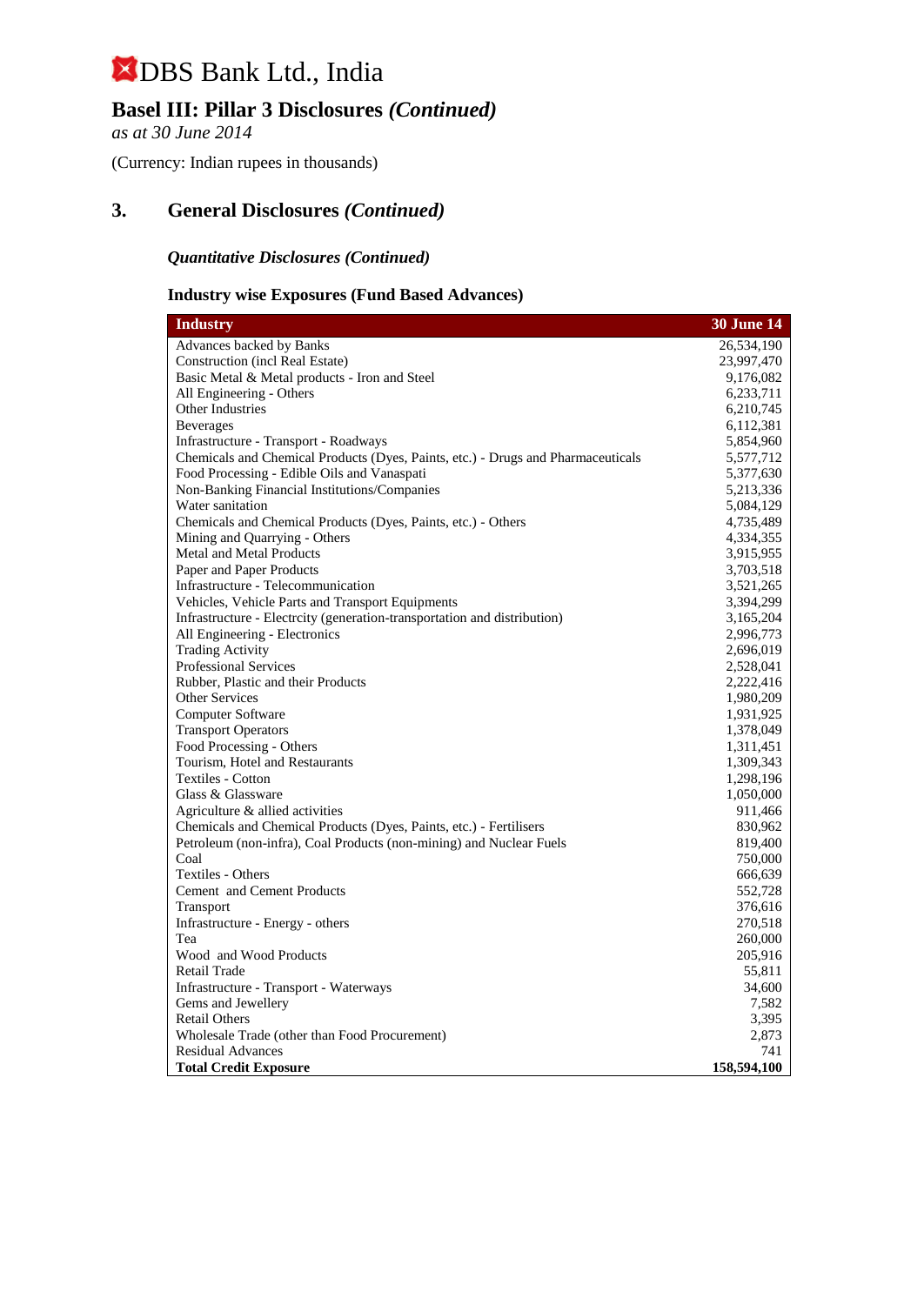## **Basel III: Pillar 3 Disclosures** *(Continued)*

*as at 30 June 2014*

(Currency: Indian rupees in thousands)

## **3. General Disclosures** *(Continued)*

*Quantitative Disclosures (Continued)*

#### **Industry wise Exposures (Non - Fund Based)\***

| <b>Industry</b>                                                                  | <b>30 June 14</b>      |
|----------------------------------------------------------------------------------|------------------------|
| Bank / Financial Institutions                                                    | 151,368,507            |
| Infrastructure - Electrcity (generation-transportation and distribution)         | 8,242,304              |
| <b>Trading Activity</b>                                                          | 8,058,344              |
| Infrastructure - Energy - Oil/Gas/Liquefied Natural Gas (LNG) storage facility   | 5,360,481              |
| Chemicals and Chemical Products (Dyes, Paints, etc.) - Fertilisers               | 5,176,503              |
| <b>Retail Others</b>                                                             | 4,719,485              |
| Petroleum (non-infra), Coal Products (non-mining) and Nuclear Fuels              | 3,895,938              |
| Vehicles, Vehicle Parts and Transport Equipments                                 | 2,918,923              |
| Infrastructure - Telecommunication                                               | 2,822,744              |
| Non-Banking Financial Institutions/Companies                                     | 2,565,443              |
| Basic Metal & Metal products - Iron and Steel                                    | 2,483,552              |
| Infrastructure - Energy - others                                                 | 2,427,245              |
| Other Industries                                                                 | 2,417,286              |
| Cement and Cement Products                                                       | 2,228,354              |
| Chemicals and Chemical Products (Dyes, Paints, etc.) - Others<br>Construction    | 2,133,927<br>2,119,000 |
| Chemicals and Chemical Products (Dyes, Paints, etc.) - Drugs and Pharmaceuticals |                        |
| All Engineering - Electronics                                                    | 1,784,649<br>1,734,332 |
| <b>Metal and Metal Products</b>                                                  | 1,497,496              |
| Food Processing - Edible Oils and Vanaspati                                      | 1,352,871              |
| <b>Professional Services</b>                                                     | 1,331,876              |
| <b>Other Services</b>                                                            | 1,271,359              |
| <b>Transport Operators</b>                                                       | 1,258,290              |
| Rubber, Plastic and their Products                                               | 1,143,223              |
| All Engineering - Others                                                         | 1,024,897              |
| Wholesale Trade (other than Food Procurement)                                    | 986,227                |
| Mining and Quarrying - Others                                                    | 847,686                |
| Paper and Paper Products                                                         | 797,841                |
| Tourism, Hotel and Restaurants                                                   | 780,437                |
| Infrastructure - Transport - Roadways                                            | 760,077                |
| <b>Computer Software</b>                                                         | 460,648                |
| Petro-chemicals                                                                  | 446,072                |
| <b>Beverages</b>                                                                 | 246,425                |
| <b>Textiles - Others</b>                                                         | 179,219                |
| Glass & Glassware                                                                | 167,314                |
| Agriculture & allied activities                                                  | 142,660                |
| Infrastructure - Water sanitation                                                | 109,995                |
| <b>Textiles - Cotton</b>                                                         | 98,063                 |
| Coal                                                                             | 92,871                 |
| Food Processing - Others                                                         | 81,511                 |
| Food Processing - Tea                                                            | 66,492                 |
| Food processing - Coffee                                                         | 27,828                 |
| Shipping                                                                         | 24,600                 |
| Wood and Wood Products                                                           | 10,549                 |
| Leather and Leather products                                                     | 508                    |
| <b>Total Credit Exposure</b>                                                     | 227,664,052            |

\* The amount includes trade exposures after applying credit conversion factor and Credit equivalent of FX/derivative exposures. Further, exposure mentioned under 'Bank / Financial Institutions' above include 'Trade exposures' to QCCP.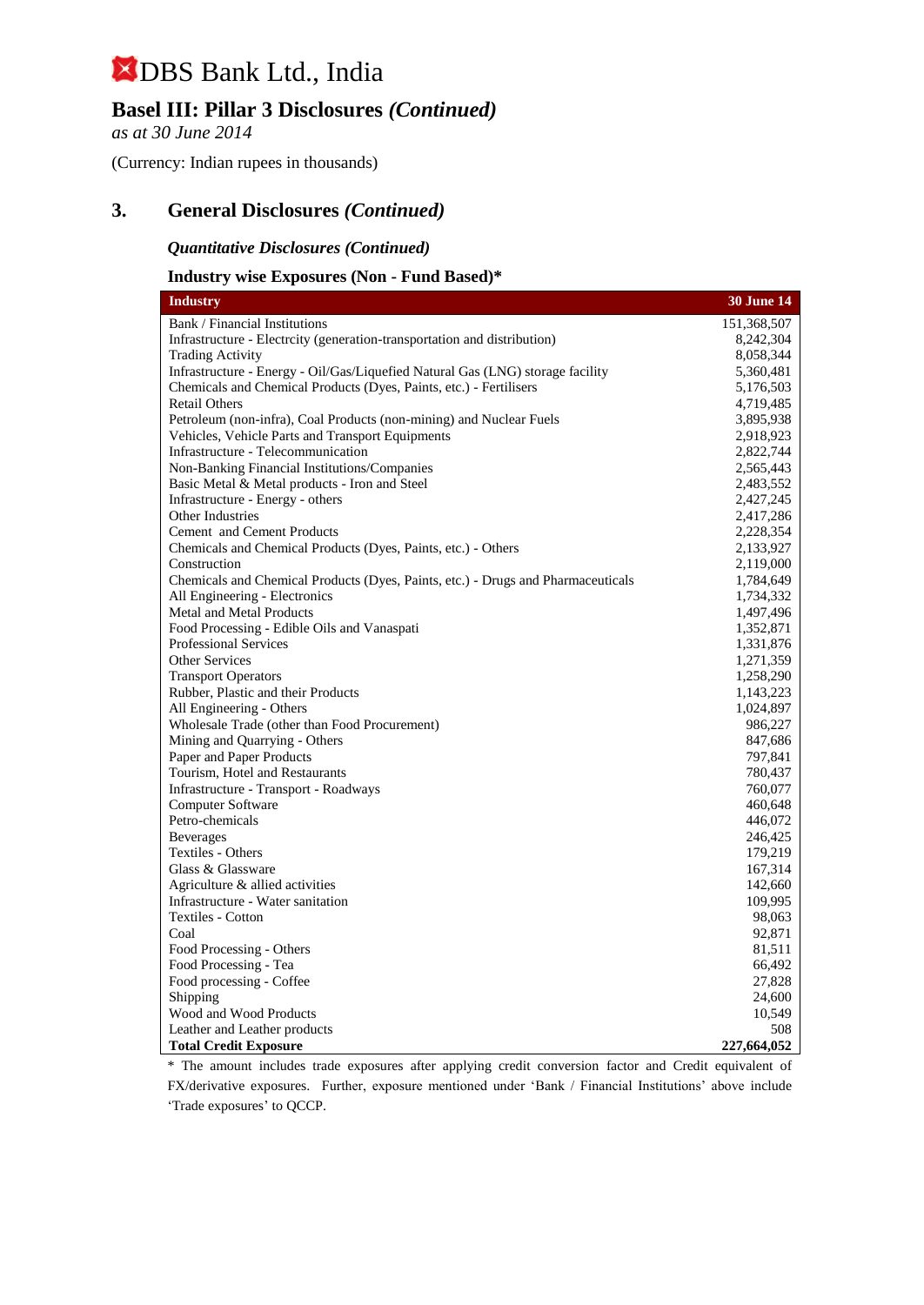## **Basel III: Pillar 3 Disclosures** *(Continued)*

*as at 30 June 2014*

(Currency: Indian rupees in thousands)

## **3. General Disclosures** *(Continued)*

#### **Maturity of Assets as at 30 June 2014**

| <b>Particulars</b>   | Cash                         | <b>Balance with RBI</b> | <b>Balance with Banks</b> | <b>Investments</b> | <b>Loans &amp; Advances</b> | <b>Fixed Assets</b>      | <b>Other Assets</b> |
|----------------------|------------------------------|-------------------------|---------------------------|--------------------|-----------------------------|--------------------------|---------------------|
|                      |                              |                         |                           |                    |                             |                          |                     |
|                      |                              |                         |                           |                    |                             |                          |                     |
| 1 day                | 31,309                       | 136,910                 | 6,152,209                 | 72,958,394         | 12,792,143                  | $\overline{\phantom{a}}$ | 438,054             |
| $2-7$ days           | $\overline{\phantom{a}}$     | 1,058,558               | $\overline{\phantom{a}}$  | 3,943,405          | 9,696,798                   | $\overline{\phantom{a}}$ | 87,914              |
| $8-14$ Days          | $\overline{\phantom{a}}$     | 335,066                 | $\overline{\phantom{a}}$  | 2,110,934          | 14,411,493                  | $\overline{\phantom{a}}$ | 98,500              |
| $15-28$ Days         |                              | 369,612                 | $\overline{\phantom{0}}$  | 2,483,879          | 19,421,821                  | $\overline{\phantom{a}}$ | 138,620             |
| 29 Days-3 Months     |                              | 1,438,187               | 601,750                   | 12,555,142         | 33,139,540                  | $\overline{\phantom{a}}$ | 321,574             |
| 3–6 Months           | $\qquad \qquad \blacksquare$ | 410,197                 | $\overline{\phantom{a}}$  | 24, 101, 062       | 16,582,068                  | $\overline{\phantom{0}}$ | 287,421             |
| $6$ Months $-1$ Year |                              | 442,907                 | $\overline{\phantom{a}}$  | 35,749,813         | 10,184,403                  | $\overline{\phantom{a}}$ | 383,047             |
| $1-3$ Years          |                              | 604,261                 | $\overline{\phantom{a}}$  | 9,512,693          | 19,962,730                  | $\overline{\phantom{a}}$ | 697,157             |
| $3-5$ Years          | $\overline{\phantom{a}}$     | 24,865                  | $\overline{\phantom{0}}$  | 142,537            | 13,949,917                  | $\overline{\phantom{a}}$ | 217,387             |
| Over 5Years          | $\qquad \qquad \blacksquare$ | 1,971,145               | $\overline{\phantom{a}}$  | 13,055,713         | 1,155,872                   | 472,551                  | 86,372,208          |
| <b>Total</b>         | 31,309                       | 6,791,708               | 6,753,959                 | 176,613,572        | 151,296,785                 | 472,551                  | 89,041,882          |

The classification of assets and liabilities under the different maturity buckets are compiled by management on the same estimates and assumptions as used by the Bank for compiling the returns submitted to RBI.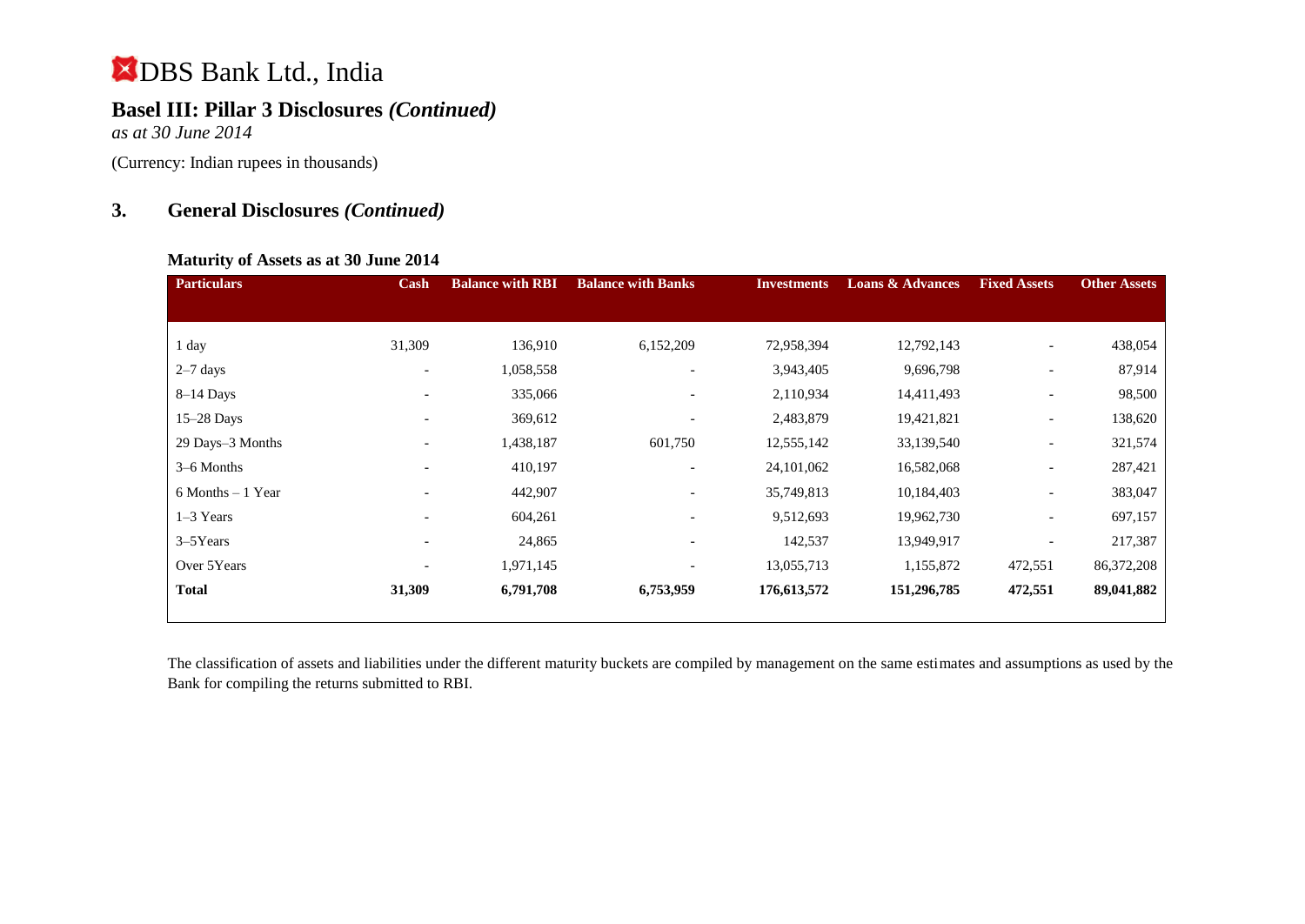## **Basel III: Pillar 3 Disclosures** *(Continued)*

*as at 30 June 2014*

(Currency: Indian rupees in thousands)

## **3. General Disclosures** *(Continued)*

#### **Classification of NPA's**

| <b>Particulars</b>     | <b>30 June 14</b> |
|------------------------|-------------------|
|                        |                   |
| Amount of NPAs (Gross) | 20,686,259        |
| Substandard            | 16,337,179        |
| Doubtful 1             | 3,424,673         |
| Doubtful 2             | 924,407           |
| Doubtful 3             |                   |
| Loss                   |                   |
|                        |                   |

#### **Movement of NPAs and Provision for NPAs**

|   | <b>Particulars</b>                                                                                                                                                                                      | <b>30 June 14</b>                              |
|---|---------------------------------------------------------------------------------------------------------------------------------------------------------------------------------------------------------|------------------------------------------------|
| A | Amount of NPAs (Gross)                                                                                                                                                                                  | 20,686,259                                     |
| B | <b>Net NPAs</b>                                                                                                                                                                                         | 13,388,945                                     |
| C | <b>NPA Ratios</b><br>Gross NPAs to gross advances (%)<br>Net NPAs to net advances (%)                                                                                                                   | 13.04%<br>8.85%                                |
| D | Movement of NPAs (Gross)<br>Opening balance as of the beginning of the financial year<br><b>Additions</b><br>Reductions on account of recoveries/write - offs<br>Closing balance                        | 21,156,381<br>450,151<br>920,273<br>20,686,259 |
| E | Movement of Provision for NPAs<br>Opening balance as of the beginning of the financial year<br>Provision made during the year<br>Write $-$ offs / Write $-$ back of excess provision<br>Closing balance | 5,716,004<br>1,724,899<br>143,588<br>7,297,315 |

Amount of Non-Performing Investments and amount of provisions held for non-performing investments:INR Nil

#### **Movement in Provisions Held towards Depreciation on Investments**

| <b>Particulars</b>                                                                                        | <b>30 June 14</b> |
|-----------------------------------------------------------------------------------------------------------|-------------------|
| <b>Opening Balance</b>                                                                                    | 190,529           |
| Add: Provisions Made During the Year<br>Less: Write off / Write back of Excess provisions during the Year | 96,496            |
| <b>Closing Balance</b>                                                                                    | 287,025           |